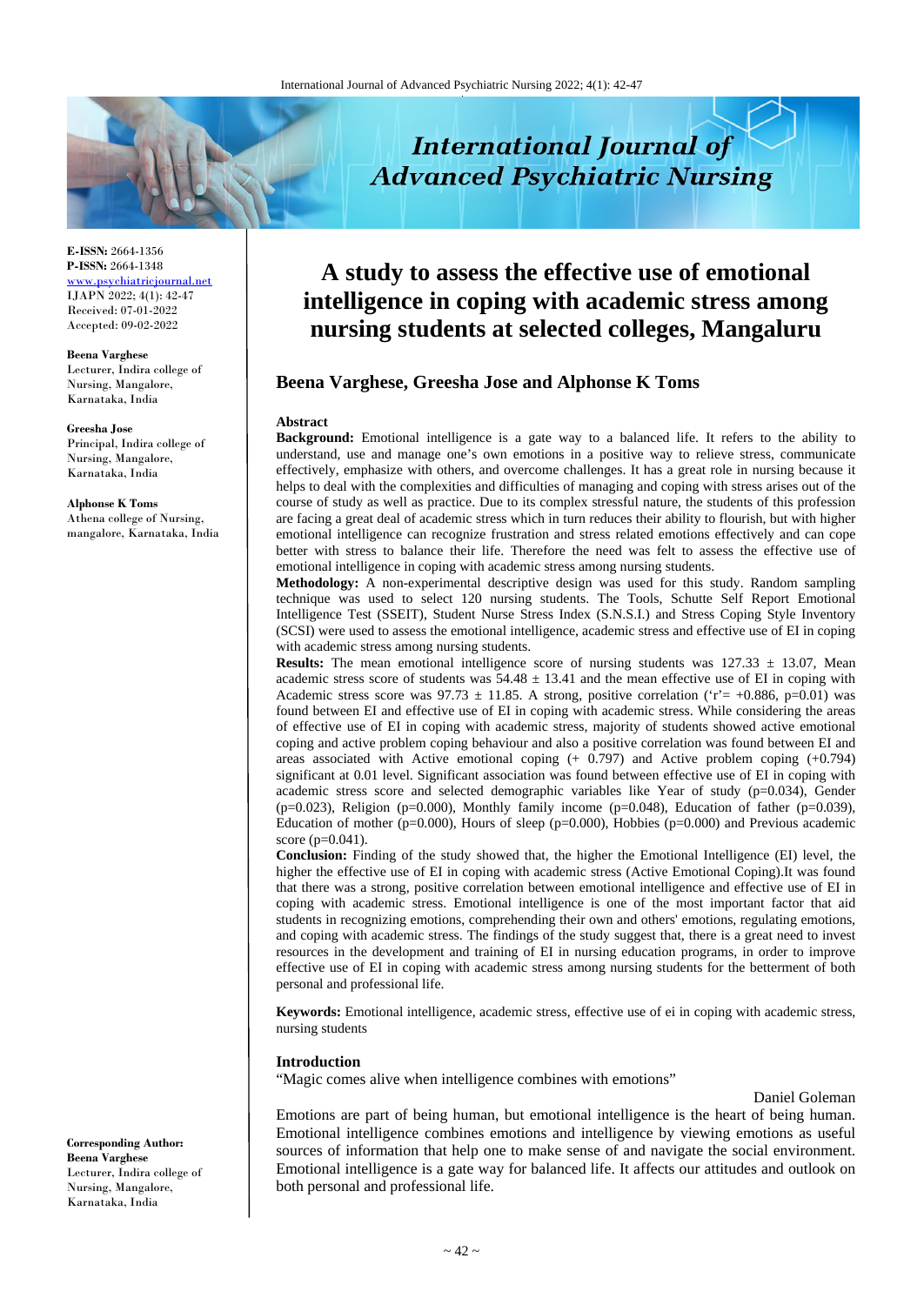It refers to the Ability to understand, use and manage one's own emotions in a positive ways to relieve stress, communicate effectively, emphasize with others, and overcome challenges<sup>[1]</sup>.

Nursing is noble profession with accountability towards the caring relationship of clients. Nurses are the frontline members of the health care profession and due to the nature of being in contact with people; they need to be acquainted with the attribute of Emotional intelligence (EI). In addition, EI is proclaimed as a powerful determinant in decision making skills <sup>[2]</sup>. Developing emotional intelligence should be a useful adjunct to improve academic and clinical performance and to reduce the risk of emotional distress during clinical placement experiences [3].

Stress is a part of life, and not necessarily a complete negative part, it is clear that too much stress can take toll on physical and psychological health. Stress refers to a feeling of physical, mental or emotional tension. It can arise from any event thoughts that makes frustrated, angry on demand. Short bursts, stress is positive that helps to avoid danger for meet a deadline. But when it lasts for long and don't realize it becomes a problem. Stress is explained as the strain that accompanies the demands perceived to be challenging (positive) or threatening (negative) and also depending on the appraisal, may be either adaptive or debilitating. One of the major professionals frequently suffer from stress is health professional [4].

Students of health care profession mainly facing the stress associated with academic issues, exam stress and adjusting with a new environment which is totally indifferent to them. Academic stress is defined as that generated by the proper demands in an academic context along with an individual recognition about spending sufficient time to achieve that context<sup>[5]</sup>.

In the current competitive environment where students are expected to perform multi roles with efficiency and effectiveness. The challenges and demands in nursing curriculum also be very stressful for nursing students. It was identified that emotional intelligence of an individual, plays vital role in coping well with academic stress [6].

## **Objectives**

- 1. To assess the level of emotional intelligence among nursing students
- 2. To assess the level of academic stress among nursing student
- 3. To assess the level of effective use of emotional intelligence in coping with academic stress among nursing students
- 4. To find the correlation between emotional intelligence and effective use of emotional intelligence in coping with academic stress among nursing students.
- 5. To determine the association of effective use of emotional intelligence with selected demographic variables among nursing students **Hypothesis**
- **H1:** There will be a significant correlation between emotional intelligence and effective use of emotional intelligence in coping with academic stress among nursing students.
- **H2:** There will be a significant association of effective use of emotional intelligence in coping with academic stress with selected demographic variables.

## **Methodology**

Research Approach: Quantitative Research Approach Research Design: Non experimental descriptive design<br>
Sampling technique: Random sampling Sam Sampling technique: Random sampling Sampling **Technique** 

Sample size: 120 Nursing students

Setting of study: Selected Colleges of Nursing, Mangalore district

**Tool used for data collection:** Following tools used for the data collection

- Part I: Demographic data: It consists of 17 items related to demographic data of participants
- Part II: Schutte Self Report Emotional Intelligence Test (SSEIT). It consist of 33 items questionnaire with each item being rated on a 5-point Likert type scale, ranging from 1 (strongly disagree) to 5 (strongly agree). The maximum possible score is **165** and it is interpreted as low (33-110), average (111-137) and high (138-165) level EI.
- **Part III: Student Nurse Stress Index (S.N.S.I.)** It is developed by Martyn Jones, consists of 22 items with maximum score 110 and is interpreted as mild (22-51) moderate (52-81) and severe (82-110) stress.
- **Part IV: Stress Coping Style Inventory (SCSI)**

The Stress Coping Style Inventory (SCSI) is a standardized tool developed by Ying Ming Lin & Farn Shing Chen, and is divided into four factors, with a total of 28 questions, each item being rated on a 5-point Likert type scale The maximum possible scores is 140 and it is interpreted as follows.

## **Procedure of data collection**

A formal written permission was obtained by the investigator from the concerned authorities before the data collection from 120 B Sc nursing students who met inclusion criteria. The investigator explained about the need and important of the study and written consent was taken from the participants and assured the confidentiality. Then the tool was administered and the average time taken was 30 minutes.

## **Results**

**Section-I:** Frequency and percentage distribution of nursing students according to their demographic characteristics.

**Table 1:** Frequency and percentage distribution of nursing students according to their demographic characteristics n=120

| <b>Characteristics</b>   | <b>Frequency</b> (f) | Percentage $(\% )$ |  |  |  |
|--------------------------|----------------------|--------------------|--|--|--|
|                          | Year of study        |                    |  |  |  |
| First year B Sc Nursing  |                      |                    |  |  |  |
| Second year B Sc Nursing |                      |                    |  |  |  |
| Age (in years)           |                      |                    |  |  |  |
| $17-18$                  |                      | ገሬ ገ               |  |  |  |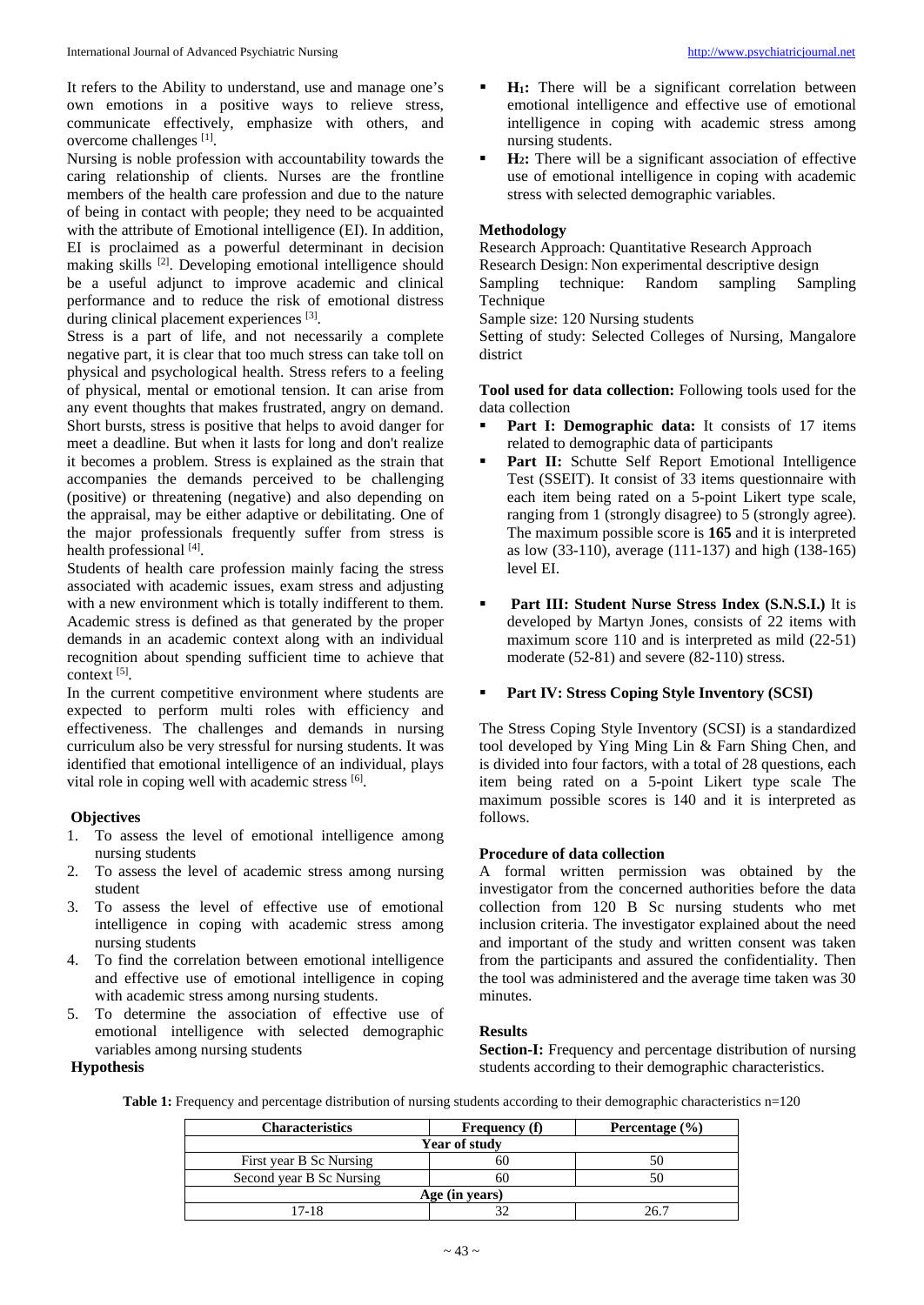| $19-20$                        | 76                            | 63.3              |
|--------------------------------|-------------------------------|-------------------|
| Above 20                       | 12                            | 10                |
|                                | Gender                        |                   |
| Male                           | 11                            | 9.2               |
| Female                         | 109                           | 90.8              |
|                                | <b>Birth order</b>            |                   |
| First                          | 60                            | 50                |
| Second                         | 51                            | 42.5              |
| Third                          | $\overline{4}$                | 3.3               |
| Fourth and above               | 5                             | 4.2               |
|                                | No. of siblings               |                   |
| Nil                            | 74                            | 61.7              |
| One                            | 38                            | 31.7              |
| Two                            | $\overline{7}$                | 5.8               |
| Three and above                | 1                             | 0.8               |
| Urban                          | <b>Birth place</b><br>42      | 35                |
| Rural                          | 78                            | 65                |
|                                | <b>Type of family</b>         |                   |
| Nuclear                        | 97                            | 80.8              |
| Joint                          | 21                            | 17.5              |
| Extended                       | $\overline{c}$                | 1.7               |
|                                | Religion                      |                   |
| Hindu                          | 38                            | 31.7              |
| Christian                      | 54                            | 45                |
| Muslim                         | 28                            | 23.3              |
| Any other                      | $\equiv$                      |                   |
|                                | Family income per month       |                   |
| $<$ 15,000                     | 48                            | 40                |
| $15,000 - 25,000$              | 49                            | 40.8              |
| >25,000                        | 23                            | 19.2              |
|                                | <b>Education of father</b>    |                   |
| Primary                        | 11                            | 9.2               |
| Secondary                      | 53                            | 44.2              |
| <b>PUC</b>                     | 37                            | 30.8              |
| Graduate and above             | 19                            | 15.8              |
|                                | <b>Education of mother</b>    |                   |
| Primary                        | 13                            | $\overline{10.8}$ |
| Secondary                      | 41                            | 34.2              |
| PUC                            | 41                            | 34.2              |
| Graduate and above             | 25                            | 20.8              |
|                                | <b>Occupation of father</b>   |                   |
| Professional<br>Skilled worker | 18                            | 15                |
| Unskilled worker               | 45<br>$\overline{52}$         | 37.5<br>43.3      |
| Unemployed                     | 5                             | 4.2               |
|                                | Occupation of mother          |                   |
| Professional                   | 19                            | 15.8              |
| Skilled worker                 | $\overline{13}$               | 10.8              |
| Professional                   | $\overline{19}$               | 15.8              |
| Skilled worker                 | $\overline{13}$               | $\overline{10.8}$ |
| Unskilled worker               | 8                             | 6.7               |
| Home maker                     | 80                            | 66.7              |
|                                | Hours of sleep at night       |                   |
| $<$ 6 hrs.                     | 15                            | 12.5              |
| $6-8$ hrs                      | 83                            | 69.2              |
| $>8$ hrs                       | 22                            | 18.3              |
|                                | <b>Hobbies</b>                |                   |
| Yes                            | 83                            | 69.2              |
| No                             | $\overline{37}$               | 30.8              |
|                                | Hours of study at home        |                   |
| $<$ 2 hrs.                     | 21                            | 17.5              |
| $2 - 4$ hrs.                   | 93                            | 77.5              |
| $\overline{\geq 4}$ hrs.       | 6                             | $\overline{5}$    |
|                                | Previous academic score (PUC) |                   |
| >75%                           | 44                            | 36.7              |
| 65-75%                         | 67                            | 55.8              |
| $< 65\%$                       | 9                             | 7.5               |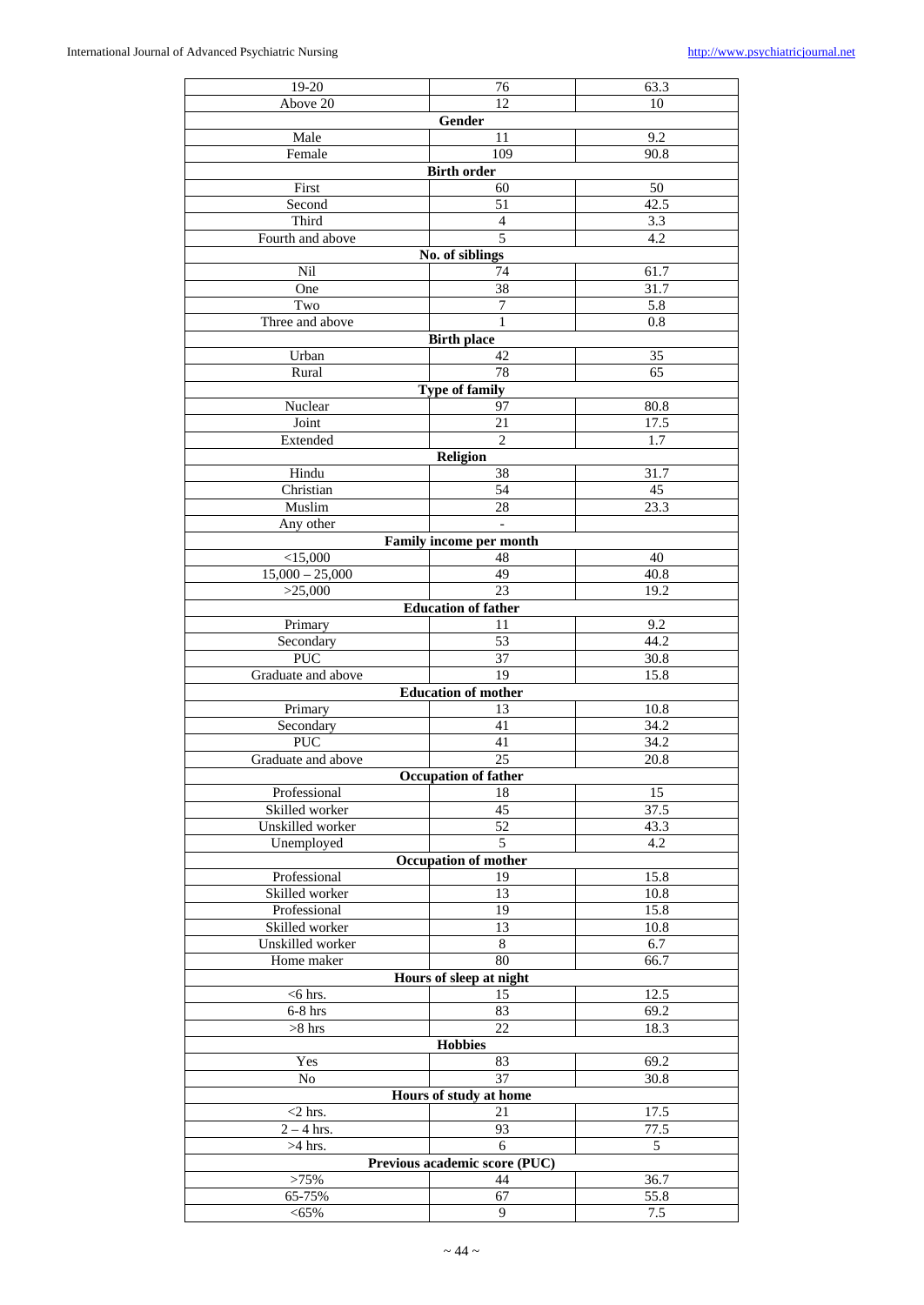**Section II**: Level of EI, AS and Effective use of EI in coping with AS analyzed in terms of frequency, percentage distribution.

**Table 2:** Frequency, Percentage distribution and level of EI n=120

| <b>EI</b> level | <b>EI</b> Score | <b>Frequency</b> (f) | Percentage $(\% )$ |
|-----------------|-----------------|----------------------|--------------------|
| Low             | - 111           |                      | 5.8                |
| Average         | 111-137         | 96                   | 80                 |
| High            | 138-165         |                      |                    |
|                 |                 |                      |                    |

Maximum score 165

The data depicted in table 2 (figure 1) shows that overall emotional intelligence level of nursing students. Majority of the students 96 (80%) were having average level of emotional intelligence and 17(14.2%) of the students experiencing high level of emotional intelligence and only 7(5.8%) were having low level Emotional Intelligence.



**Fig 1:** Cone diagram showing the levels of EI score

| <b>Table 3:</b> Frequency, Percentage distribution and level of AS |
|--------------------------------------------------------------------|
| $n=120$                                                            |

|          | <b>Academic Stress   Academic Stress   Frequency</b> |    | Percentage    |
|----------|------------------------------------------------------|----|---------------|
| level    | <b>Score</b>                                         |    | $\frac{9}{0}$ |
| Mild     | $22 - 51$                                            | 19 | 15.8          |
| Moderate | 52-81                                                | 94 | 78.3          |
| Severe   | 82-110                                               |    | 5.8           |
|          |                                                      |    |               |

Maximum score 110

The data depicted in the above Table 3 shows that overall academic stress score of student nurses. Majority of the students 94 (78.3%) of the students experience moderate level of academic stress and 19(15.8%) of the students experience mild level of academic stress and only 7(5.8%) are having severe stress level.

**Table 4:** Frequency, Percentage distribution and level of effective use of EI in coping with academic stress  $n = 120$ 

|                      | <b>Effective use of EI Effective use of EI Frequency Percentage</b> |    |                 |  |
|----------------------|---------------------------------------------------------------------|----|-----------------|--|
| in coping level      | in coping Score                                                     |    | $\mathcal{O}_0$ |  |
| Low                  | -70                                                                 |    |                 |  |
| Average              | 70-105                                                              |    | 75.8            |  |
| High                 | >105                                                                | 23 | 19.2            |  |
| $\mathbf{r}$<br>1.40 |                                                                     |    |                 |  |

Maximum Score 140

The data depicted in Table (4) showed the overall effective use of EI in coping with academic stress level of nursing

students. Majority of the students 91 (75.8%) having average level of effective use of EI in coping with academic stress and 23(19.2%) of the students experiencing high level of coping and only 6 (5%) having low level of effective use of EI in coping with academic stress. (Figure 2)



**Fig 2:** Cylindrical diagram showing distribution of samples according to their Effective use of EI in coping with AS

**Table 5:** Minimum, maximum mean, mean (%)and standard deviation scores of EI, AS and Effective use of EI in coping with AS n=120

| <b>Aspects</b>                           |    |    |            | Min. Max. Mean Mean% SD |       |
|------------------------------------------|----|----|------------|-------------------------|-------|
| <b>Emotional Intelligence</b>            | 74 |    | 149 127.33 | 77.17                   | 13.07 |
| <b>Academic Stress</b>                   | 33 | 80 | 54.48      | 49.52                   |       |
| Effective use of EI in coping<br>with AS | 52 |    | 122 97.73  | 69.80                   | 11.85 |

The data depicted in Table (5) depicts the overall mean emotional intelligence scores, Academic stress and Effective use of EI in coping with AS scores of students. It was found that the mean emotional intelligence scores of students  $127.33 \pm 13.07$ . Mean academic stress score of students  $54.48 \pm 13.41$  and the mean effective use of EI in coping with academic stress score  $97.733 \pm 11.85$ .

## **Area wise Effective use of EI in coping with Academic stress scores analyzed in terms of mean and standard deviation**

Table 6: Area wise mean and standard deviation scores of effective use of EI in coping with academic stress among nursing students

| Max. possible score |       |         |
|---------------------|-------|---------|
|                     | 34.40 | 5.95    |
| 30                  | 18.0  | 2.33.   |
| 30                  | 24.22 |         |
|                     |       |         |
|                     |       | Mean SD |

Total Score=140

The data depicted in Table (6) shows that the mean active emotional coping scores of nursing students  $34.40 \pm 5.95$ , passive emotional coping score  $18.008 \pm 2.35$ , active problem coping score  $24.216 \pm 4.78$  and passive problem coping score of nursing students were  $21.108 \pm 2.92$ .

**Section III:** Correlation between EI and effective use of EI in coping with academic stress among nursing students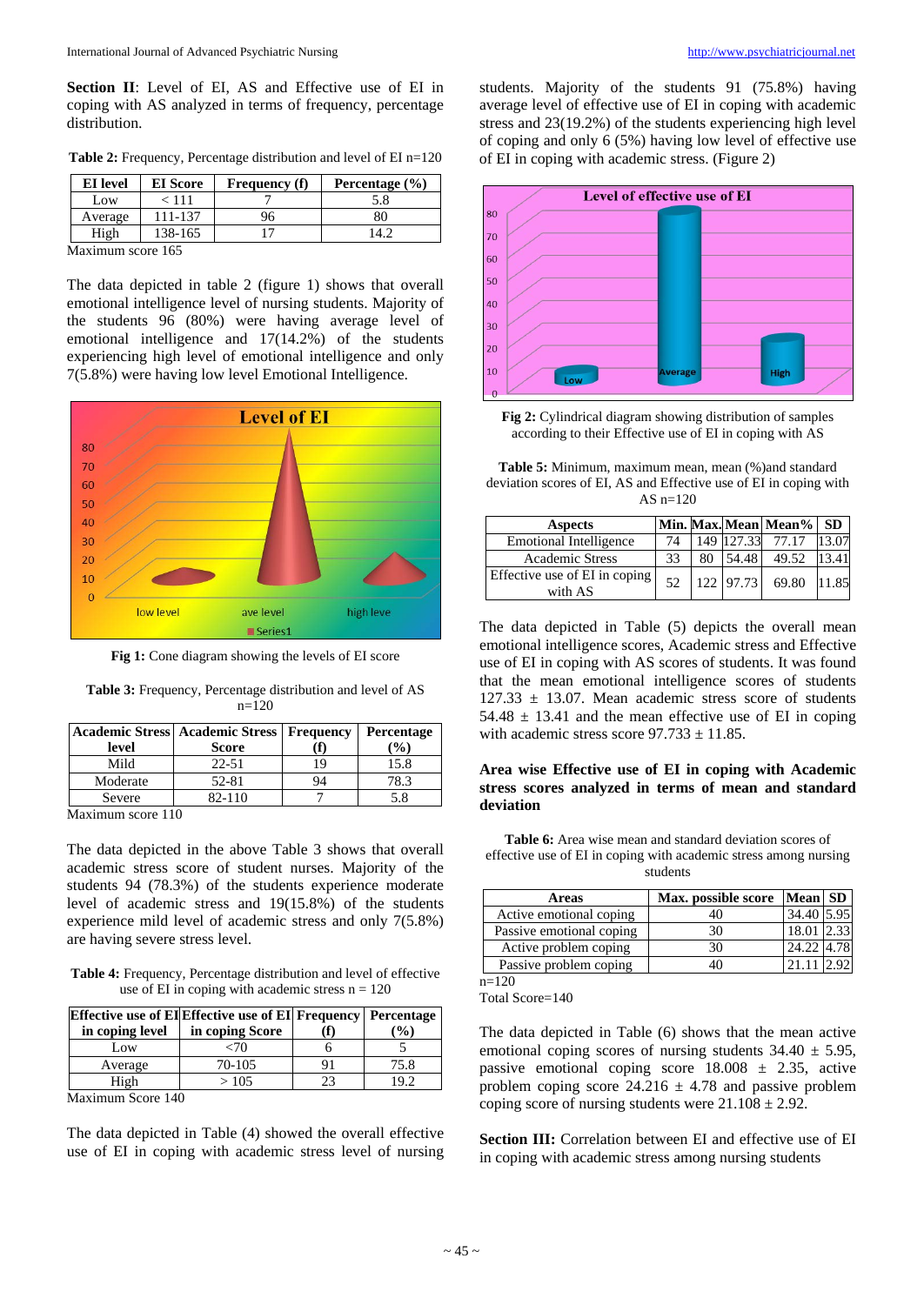**Table 7**: Correlation between the emotional intelligence score and effective use of EI in coping with academic stress score among nursing students n=120

|                                 |                   | Correlation coefficient (r) |           |            |  |
|---------------------------------|-------------------|-----------------------------|-----------|------------|--|
| <b>Aspects</b>                  | <b>Max. Score</b> | Mean                        | <b>SD</b> | p value    |  |
| Emotional intelligence (Total)  | 165               | 127.32                      | 13.07     | $+0.886**$ |  |
| Academic stress Coping (Total)  | 140               | 97.73                       | 11.83     |            |  |
| EI and Active Emotional Coping  | 40                | 34.40                       | 5.93      | $+0.797**$ |  |
| EI and Passive Emotional Coping | 30                | 18.01                       | 2.33      | $+0.501**$ |  |
| EI and Active Problem Coping    | 30                | 24.22                       | 4.78      | $+0.794**$ |  |
| EI and Passive Problem Coping   | 40                | 21.11                       | 2.94      | $+0.270**$ |  |

\*\* Correlation is significant at 0.01 levels.

From the above table it is evidenced that the mean emotional intelligence score of nursing students are found to be 127.33, and the mean academic stress coping score is found to be 97.733. The coefficient of correlation 'r' is found to be +0.886 significant at 0.01 level. So the null hypothesis is rejected and the research hypothesis is accepted which states that there exists a significant positive correlation between the emotional intelligence and effective use of EI in coping with academic stress among nursing students. Also area wise coefficient of correlation 'r' is found to be  $+$  0.797 (Active emotional coping),  $+0.501$ (Passive emotional coping), +0.794 (Active problem coping), +0.270 (Passive problem coping) significant at 0.01 level. Majority students showed active emotional coping and active problem coping behavior; however, a strong, positive correlation between emotional intelligence and effective use of EI in coping with academic stress was found for areas associated with Active Emotional and Active problem coping  $(\alpha \le 0.01)$ . So the null hypothesis is rejected and the research hypothesis is accepted.

**Section IV:** Association of effective use of EI in coping with AS with selected demographic variables among nursing students

| Table 8: Association of effective use of EI in coping with AS with selected demographic variable n=120 |  |  |  |
|--------------------------------------------------------------------------------------------------------|--|--|--|
|--------------------------------------------------------------------------------------------------------|--|--|--|

| Year of study<br>First year B Sc Nursing<br>35<br>25<br>4.034<br>0.034<br>S<br>second year B Sc Nursing<br>36<br>24<br>Age (in years)<br>$17 - 18$<br>16<br>16<br>$19 - 20$<br>36<br>40<br>0.511<br>0.775<br><b>NS</b><br>5<br>above 20<br>$\tau$<br><b>Gender</b><br>Male<br>$\overline{2}$<br>9 |
|---------------------------------------------------------------------------------------------------------------------------------------------------------------------------------------------------------------------------------------------------------------------------------------------------|
|                                                                                                                                                                                                                                                                                                   |
|                                                                                                                                                                                                                                                                                                   |
|                                                                                                                                                                                                                                                                                                   |
|                                                                                                                                                                                                                                                                                                   |
|                                                                                                                                                                                                                                                                                                   |
|                                                                                                                                                                                                                                                                                                   |
|                                                                                                                                                                                                                                                                                                   |
|                                                                                                                                                                                                                                                                                                   |
| ${\bf S}$<br>5.166<br>0.023                                                                                                                                                                                                                                                                       |
| $\overline{59}$<br>Female<br>50                                                                                                                                                                                                                                                                   |
| <b>Birth order</b>                                                                                                                                                                                                                                                                                |
| First<br>30<br>30                                                                                                                                                                                                                                                                                 |
| Second<br>25<br>26<br>1.187<br>0.756<br><b>NS</b>                                                                                                                                                                                                                                                 |
| Third<br>3<br>$\mathbf{1}$<br>(F)                                                                                                                                                                                                                                                                 |
| $\overline{2}$<br>$\overline{3}$<br>Fourth and above                                                                                                                                                                                                                                              |
| No. of siblings                                                                                                                                                                                                                                                                                   |
| Nil<br>34<br>40                                                                                                                                                                                                                                                                                   |
| 22<br>One<br>16<br>2.544                                                                                                                                                                                                                                                                          |
| 0.467<br><b>NS</b><br>Two<br>3<br>$\overline{4}$<br>(F)                                                                                                                                                                                                                                           |
| Three and above<br>$\overline{0}$<br>$\mathbf{1}$                                                                                                                                                                                                                                                 |
| <b>Birth place</b>                                                                                                                                                                                                                                                                                |
| Urban<br>22<br>20                                                                                                                                                                                                                                                                                 |
| 1.197<br>NS<br>0.550<br>Rural<br>37<br>41                                                                                                                                                                                                                                                         |
| <b>Type of family</b>                                                                                                                                                                                                                                                                             |
| Nuclear family<br>46<br>51                                                                                                                                                                                                                                                                        |
| 2.273<br>Joint family<br>0.231<br><b>NS</b><br>11<br>10                                                                                                                                                                                                                                           |
| (F)<br><b>Extended family</b><br>$\overline{c}$<br>$\overline{0}$                                                                                                                                                                                                                                 |
| Religion                                                                                                                                                                                                                                                                                          |
| Hindu<br>26<br>12                                                                                                                                                                                                                                                                                 |
| $\overline{\text{Christian}}$<br>39<br>15<br>18.082<br>0.000<br>S                                                                                                                                                                                                                                 |
| 18<br>Muslim<br>10<br>(F)                                                                                                                                                                                                                                                                         |
| $\theta$<br>Any other<br>$\Omega$                                                                                                                                                                                                                                                                 |
| Family income per month                                                                                                                                                                                                                                                                           |
| <15000<br>22<br>26                                                                                                                                                                                                                                                                                |
| 15000-25000<br>27<br>22<br>S<br>6.073<br>0.048                                                                                                                                                                                                                                                    |
| >25000<br>6<br>17                                                                                                                                                                                                                                                                                 |
| <b>Education of father</b>                                                                                                                                                                                                                                                                        |
| $\overline{3}$<br>$\overline{8}$<br>Primary<br>0.039<br>S<br>8.356                                                                                                                                                                                                                                |
| Secondary<br>22<br>31                                                                                                                                                                                                                                                                             |

 $~\sim$  46  $~\sim$